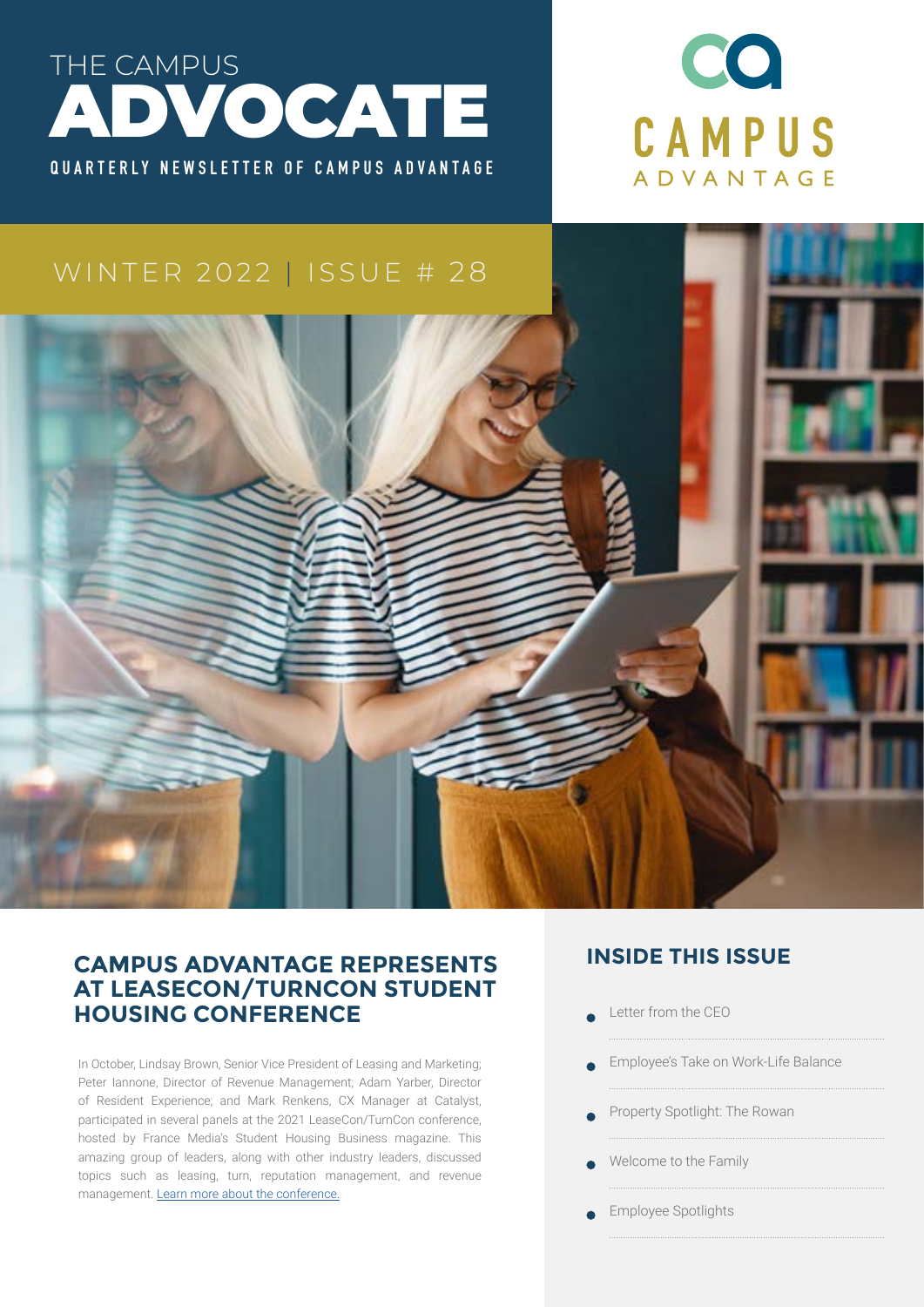I would like to begin by wishing everyone a very happy new year. I hope the start to this new year has been one of reflection, connection, and celebration – reflecting on the past year; connecting with family, friends, and colleagues; and celebrating all that is to come in the year ahead.

Like everyone else, we continue to navigate challenges that the pandemic continues to present us. If we've learned anything from the past two years, it's how to adapt together with each new obstacle, learn from it, and persevere. Our industry continues to perform strongly despite challenges, and that is a testament to the hard work that our colleagues, employees, partners, and investors have done to continue thriving in the student housing space. Your dedication is commendable, and I applaud each and every one of you.

We welcomed a handful of new properties to our portfolio last quarter: Taylor Bend, The Cambridge at College Station, and Ivy Row at South. Located in Oxford, Mississippi, Taylor Bend is a 288-bed, 96-unit property located near the University of Mississippi. The Cambridge at College Station is a three-story, 552-bed, dorm-style property serving residents in College Station, Texas. Finally, Ivy Row at South, located in Mobile, Alabama, is a cottage-style, purpose-built property, featuring 186 beds with three-, four- , and five-bedroom floor plans. The property is currently in development and is anticipated to open in fall 2022. We look forward to bringing our property management expertise, as

well as our operational excellence and training programs, to the current and future residents of these properties.

We also closed out 2021 in the best way we know how: by celebrating. together, at our annual holiday party. While our in-person events have scaled down the past two years, we were so grateful to be able to come together and celebrate the holidays, and each other. I am hopeful for more opportunities for us to come together like this in the future.

Looking back over the past year has provided me with a feeling of confidence in what lies ahead. I am hopeful and optimistic for what is in store this year for not only Campus Advantage, but the industry as a whole. I hope you, too, feel a sense of hope and gratitude as we begin this new year.

I wish you all the best for 2022.



### **LETTER FROM THE CEO**

### **MIKE PETER** PRESIDENT AND CEO

# **EMPLOYEE'S TAKE ON WORK-LIFE BALANCE**

When I think about work-life balance, it reminds me of taking a very rigorous test: You have to practice, study, and prepare. Achieving this balance is a journey that doesn't happen overnight, and each individual has to find what works best for their personal lifestyle.

There is such a high rate of burnout in the student housing throughout the day. I haven't always been the greatest at

Here at Campus Advantage, I feel fortunate that our Regional Managers and other executives encourage striking a healthy work-life balance by supporting our time-off without answering their emails. Managers are supportive and encouraging in realizing when employees need a break when I was really struggling to keep up, administratively and creatively, and my manager encouraged me to take time off to rest and recharge in order to return to the office refreshed.



Additionally, Campus Advantage hosts monthly seminars for employee to have an open dialogue with one another about our struggles and triumphs with other current events workplace.



Managing a healthy relationship between my personal and professional lives hasn't always been easy. At the beginning of my career in the student housing industry, I had to be very intentional about taking time off, pacing myself throughout be challenging to train yourself to leave leftover assignments the next day with good energy and focus.

throughout the day that help me feel more centered and grounded in my surroundings. Whether it's a 45-minute

Outside of work, I love to hike, cycle, and workout to clear my energy and headspace from the normal tasks in the workplace. I also love to attend concerts at local venues to meet up with friends for a good laugh and conversation to wind down from the work week.

**BY TERENCE JACKSON - GENERAL MANAGER, THE ROWAN**

## **PROPERTY SPOTLIGHT: THE ROWAN**



Student housing's recession-resilience makes it a value-add investment during times of economic uncertainty. If you, or someone you know, is interested in an expanded investment portfolio, Campus Advantage specializes in all aspects of student housing operations, marketing, consulting, development, and acquisition — and has delivered excellent returns for over a decade. **Learn [more about our investment fund opportunity.](http://campusadv.com/investnow)**

## **STUDENT HOUSING INVESTMENTS**

Located in Columbia, South Carolina, **[The Rowan](https://rowanapartments.com/)** is a 350 unit, 1,002-bed community offering fully renovated one-, two-, three-, and four-bedroom floor plans with stainless steel appliances and hardwood floors. The community recently renovated the clubhouse, including a redesign to include a new study area. Residents can also enjoy a stateof-the-art 24-hour fitness center, an updated activity room, beautiful outdoor recreation areas, and grilling stations. The community is only a short distance from the University of South Carolina and has a dedicated shuttle.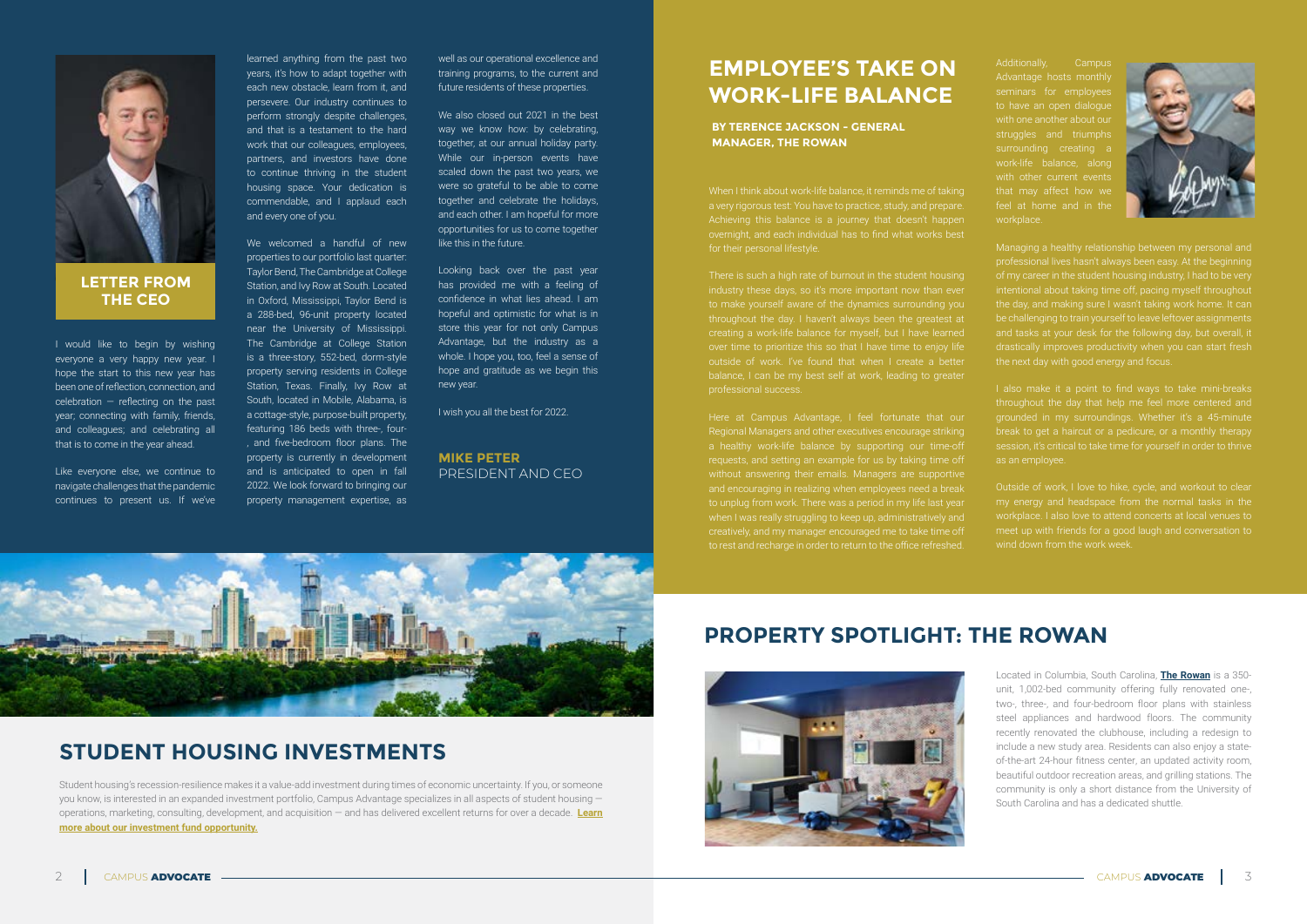# **CA WELCOMES NEW SENIOR VICE PRESIDENT OF ASSET MANAGEMENT**

Last fall, we welcomed **[Carlos Gonzalez](https://campusadv.com/news/campus-advantage-hires-carlos/)**, Senior Vice President of Asset Management, to Campus Advantage.

As a student housing industry veteran, Carlos has more than 16 years of experience in commercial real estate with proven success in the acquisition, disposition, and asset management of institutional real estate. As Senior Vice President of Asset Management, Carlos will drive the overall economic performance of the portfolio and work in partnership with property operations to maximize value by setting the strategy for each asset. He will also oversee revenue management, physical conditions, and ongoing capital projects. Carlos' experience leading strong asset management teams on the execution of portfolio-wide and asset-level strategies will serve him and Campus Advantage well. Welcome, Carlos!

## **NEW PROMOTIONS**

| <b>ELIZA CUNY-VALDETARO: Accounting Manager</b>       |
|-------------------------------------------------------|
| <b>WILL FAULKNER: Senior Property Accountant</b>      |
| <b>TYLER ROBERTS: Director of Property Accountant</b> |
| <b>KYLEIGH BORGES: Operations Specialist</b>          |





# **WELCOME TO THE FAMILY**

### **THE CAMBRIDGE AT COLLEGE STATION**

The Cambridge at College Station is a 284-unit, 552-bed student housing property located in College Station, Texas, near Texas A&M University.

Built in 2013, **[The Cambridge at College Station](https://campusadv.com/news/campus-advantage-takes-over/)** is a three-story, dorm-style property featuring efficiency, two-, three-, and four-bedroom units. Each unit is fully furnished and equipped with a kitchenette, including a microwave and an optional full-size refrigerator. On-site amenities include a fitness center, a recreation center with a ping-pong table and foosball, a multimedia area with gaming systems, an outdoor swimming pool, and study areas. The property is also minutes away from campus highlights, including Kyle Field, Olsen Field, Reed Arena, The Golf Club at Texas A&M driving range, and the Student Recreation Center.



Campus Advantage recently welcomed several properties to the Campus Advantage property management portfolio: The Cambridge at College Station, Ivy Row at South, and Taylor Bend.

### **IVY ROW AT SOUTH**

Located in Mobile, Alabama, Ivy Row at South is a new off-campus student housing property, currently in development, near the University of South Alabama.

Once completed, **[Ivy Row at South](https://campusadv.com/news/campus-advantage-awarded-management/)**will be a cottage-style, purpose-built student housing property, featuring 186 beds with three-, four-, and five-bedroom floor plans. Each unit will come fully furnished and will include stainless steel appliances, granite countertops, a washer and dryer, a back porch, and common areas with half-baths. The property will be highly amenitized to appeal to today's student and will include a pool, a courtyard, a study lounge with individual rooms, a fitness center, a clubhouse, a game room, a dog park, and a pavilion and grilling area.

The property is expected to open in fall 2022.



### **TAYLOR BEND**

Built in 2012, **[Taylor Bend](https://campusadv.com/news/campus-advantage-adds-oxford-ms-property-to-its-management-portfolio/)** is a 288-bed, 96-unit student housing property located near the University of Mississippi in Oxford, Mississippi.

Located less than a mile from campus, the property features eight threestory apartment buildings and a clubhouse. Each unit is fully furnished and equipped with granite countertops, stainless steel appliances, a washer and dryer, individual bathrooms, full-size beds, and ceiling fans. Property amenities at Taylor Bend include a resort-style swimming pool with a sundeck, a fitness center, and free parking.

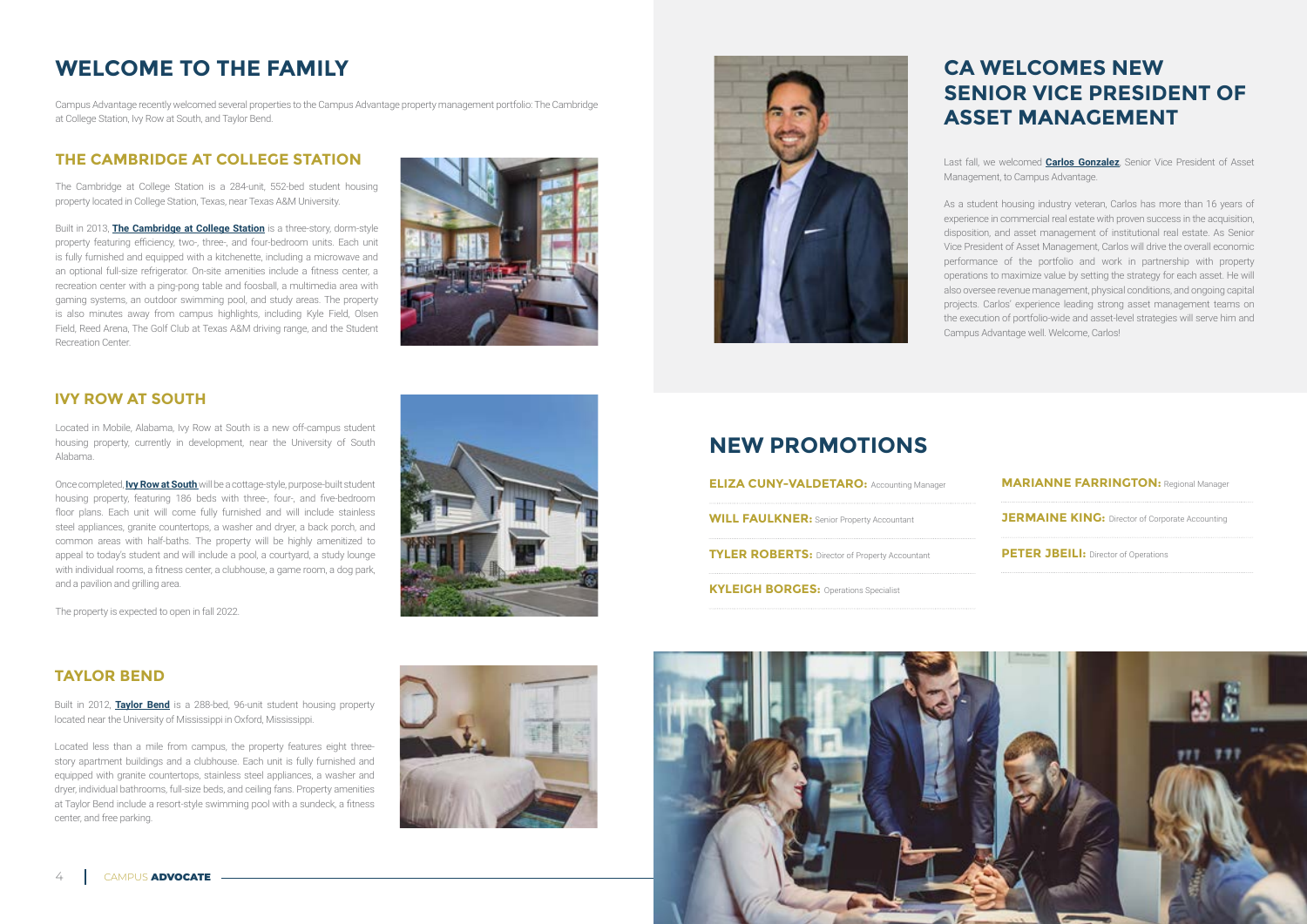Tyler Roberts is a true team player at Campus Advantage. Since starting as a Senior Accounting Manager in September 2020, he has had the opportunity to oversee the Property Accounting team and prioritizes building strong relationships with his team members. While he knows the value of hard work, he also knows the value of a fun workplace culture. We talked to Tyler about his time at Campus Advantage thus far, and he shared the company value that best represents him, what characteristics he shares with teammates, and how he empowers his team to go the extra mile.

**[Click here to read the full article.](https://campusadv.com/tyler-roberts-teaches-his-team-to-fish/)**



### **TYLER ROBERTS TEACHES HIS TEAM TO FISH**

**CAMPUS ADVANTAGE TO MANAGE MISSISSIPPI STUDENT HOUSING** [Click here to read](https://www.multihousingnews.com/post/campus-advantage-to-manage-mississippi-student-housing/)

**TOP MANAGEMENT TIPS** [Click here to read](https://editions.mydigitalpublication.com/publication/?m=58489&i=727659&p=58&ver=html5)

> Starting in August 2011 as a Community Assistant, Nadia has earned her tenure at Campus Advantage, now serving as the Assistant General Manager at Fairway View Apartments in Baton Rouge. Nadia prides herself on leading a team that strives to create a successful community and embodies the "Three E's": Everything Matters, Everyone Is Important, and Everyone Is Responsible. We talked to Nadia about her time at Campus Advantage, discussing her leadership skills, favorite moments with the company, and her go-to soundtrack when life hits a roadblock.

**[Click here to read the full article.](https://campusadv.com/nadia-smith-leads-by-example/)**







### **NADIA SMITH LEADS BY EXAMPLE**

# **NOTABLE COVERAGE**

**HOTEL CONVERSION OFFERS OPPORTUNITY FOR STUDENT HOUSING INVESTORS** [Click here to read](https://www.studenthousingbusiness.com/theresa-sopata-hotel-conversion-offers-opportunity-for-student-housing-investors/)

**CAMPUS ADVANTAGE PROMOTES ALEXANDRA HILDEBRANDT TO VICE PRESIDENT OF INFORMATION SERVICES**

[Click here to read](https://www.studenthousingbusiness.com/campus-advantage-promotes-alexandra-hildebrandt-to-vice-president-of-information-services/)

**CAMPUS ADVANTAGE HIRES CARLOS GONZALEZ AS SENIOR VICE PRESIDENT OF ASSET MANAGEMENT**

[Click here to read](https://www.studenthousingbusiness.com/campus-advantage-hires-carlos-gonzalez-as-senior-vice-president-of-asset-management/)

**CAMPUS ADVANTAGE AWARDED MANAGEMENT OF 552-BED COMMUNITY NEAR TEXAS A&M**

[Click here to read](https://www.studenthousingbusiness.com/campus-advantage-awarded-management-of-552-bed-community-near-texas-am)

**TEXAS GROUNDBREAKERS: SCOTT BARTON**

[Click here to read](https://editions.mydigitalpublication.com/publication/?m=58452&i=725959&p=6&ver=html5)

**CAMPUS ADVANTAGE EXPANDS MANAGEMENT PORTFOLIO** [Click here to read](https://www.multihousingnews.com/campus-advantage-expands-management-portfolio/)

**NEW UNIVERSITY OF SOUTH ALABAMA STUDENT HOUSING COMPLEX COMING NEXT FALL**

[Click here to read](https://www.al.com/news/2021/11/new-university-of-south-alabama-student-housing-complex-coming-next-fall.html)

**LEASECON/TURNCON PANELISTS PROVIDE BEST PRACTICES FOR LEASING, MARKETING AND TURN**

[Click here to read](https://www.studenthousingbusiness.com/leasecon-turncon-panelists-provide-best-practices-for-leasing-marketing-and-turn%E2%80%A8/)

**THE KEYS TO MANAGING PROPERTY TAXES AND INSURANCE** [Click here to read](https://editions.mydigitalpublication.com/publication/?i=733087&ver=html5&p=113)

**BLENDING OLD AND NEW STRATEGIES** [Click here to read](https://editions.mydigitalpublication.com/publication/?i=733087&ver=html5&p=52)

**TOP 25 OWNERS OF STUDENT HOUSING** [Click here to read](https://editions.mydigitalpublication.com/publication/?i=733087&ver=html5&p=76)

**TOP 25 MANAGERS OF STUDENT HOUSING** [Click here to read](https://editions.mydigitalpublication.com/publication/?i=733087&ver=html5&p=90)

**TOP 15 THIRD-PARTY MANAGERS OF STUDENT HOUSING** [Click here to read](https://editions.mydigitalpublication.com/publication/?i=733087&ver=html5&p=92)